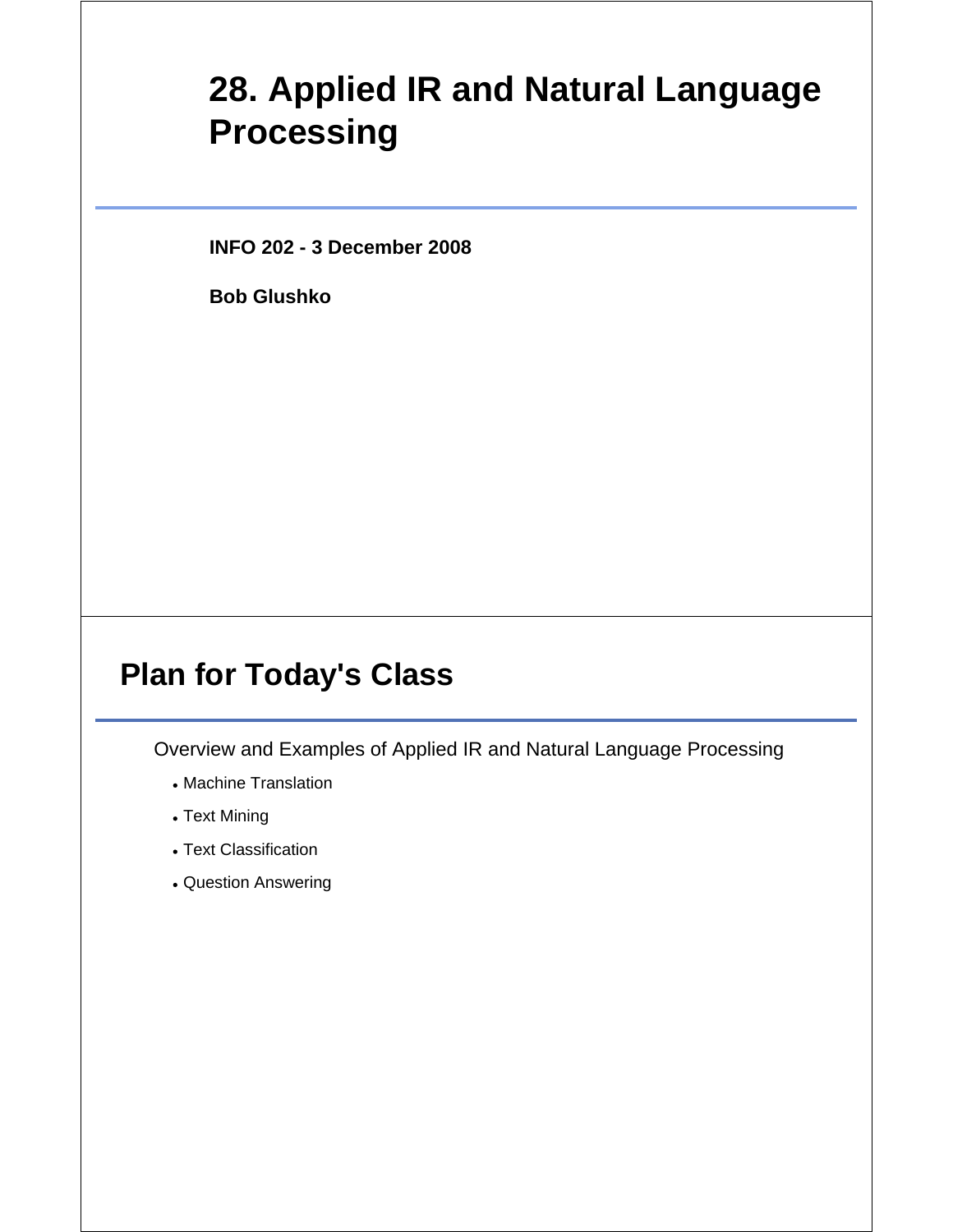### **Plan for the Home Stretch**

Today: Applied information retrieval and natural language processing

Monday 12/8 -- 202 Alumni Day -- IO & IR from the perspective of I-School grads

Wednesday 12/10 - last day of class -- course review

Monday 12/15 -- final exam (9-1 in room 202) & wine tasting (4-6 in downstairs lounge)

#### **Natural Language Processing**

NLP has the goal of creating computers and machines that can use natural language -- i.e., the language used by people -- as their inputs and outputs

The field is broad, and involves computer science, linguistics, cognitive psychology, statistics

We're including this "taste" of NLP in this course because it illustrates many IR techniques and in some cases illustrates the tradeoffs between IO and IR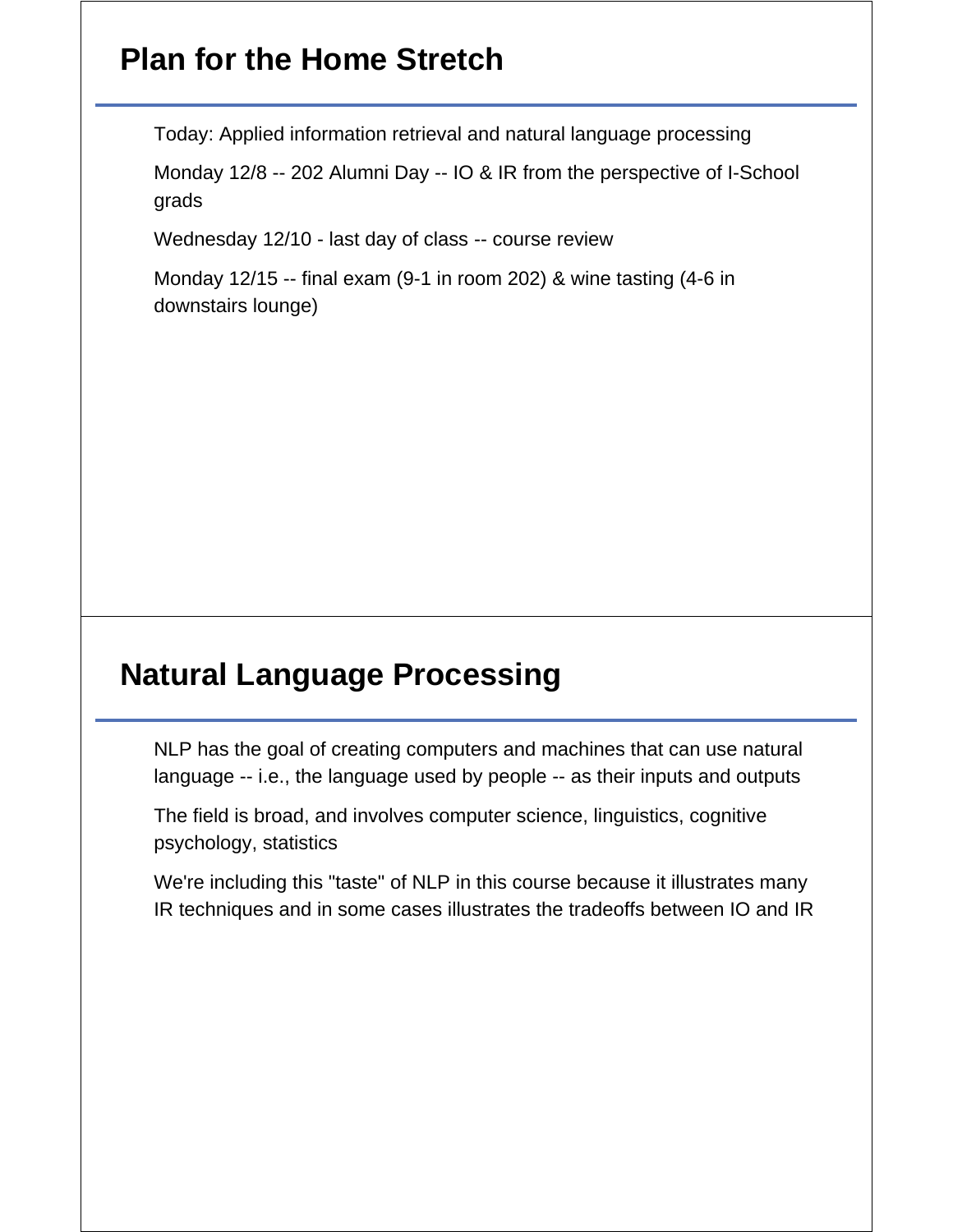### **Real World Applications**

Machine Translation

Spelling Suggestions/Corrections

Grammar Checking

Speech Processing

Text Categorization and Clustering

# **"Text Mining" Applications**

|                                                                     | Vendor   |                     |              |                |           |           |          |          |  |
|---------------------------------------------------------------------|----------|---------------------|--------------|----------------|-----------|-----------|----------|----------|--|
| Table 1. Text-mining technologies<br>offered by commercial vendors. | Intight  | <b>Automobility</b> | Cleanton est |                | Completed | Messaurer |          |          |  |
| Feature                                                             |          |                     |              | s <sub>8</sub> |           |           | Spos     | 1817     |  |
| information extraction                                              | $\times$ | $\times$            | $\times$     | $\times$       | $\times$  | $\times$  | $\times$ | $\times$ |  |
| topic tracking                                                      |          | $\times$            |              |                |           |           |          |          |  |
| summarization                                                       | X        | $\times$            |              |                | $\times$  | $\times$  |          | $\times$ |  |
| categorization                                                      | $\times$ | $\times$            | $\times$     | $\times$       | $\times$  | $\times$  | $\times$ | $\times$ |  |
| concept linkage                                                     |          | $\times$            | $\times$     | $\times$       |           |           |          |          |  |
| clustering                                                          |          | $\times$            |              |                | $\times$  | $\times$  |          | $\times$ |  |
| information visualization                                           | $\times$ |                     |              |                |           |           | $\times$ |          |  |
| question answering                                                  |          | $\times$            |              |                |           | $\times$  |          |          |  |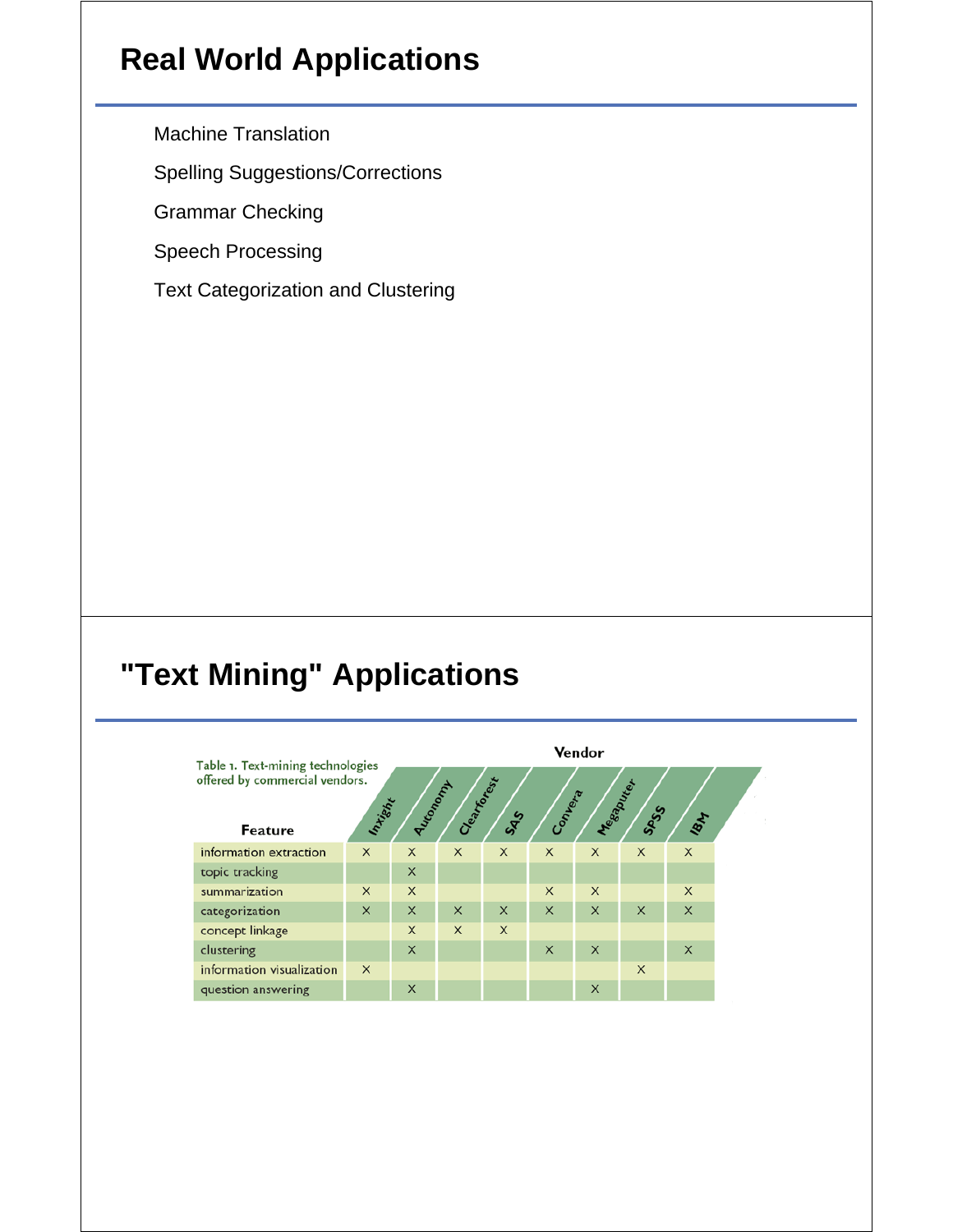## **Combining Linguistic and Statistical Approaches**

Both the linguistic and data-driven or statistical approaches are seen as integral and complementary parts of an NLP application

Systems employ sophisticated techniques for dictionaries and grammars to identify parts of speech and do morphological analysis

But the statistics of co-occurrence / conditional probability yield many practical techniques for estimating the substitutability or semantic equivalence of words in larger text segments that make no use of their "languageness"

In particular, the web is such a huge corpus that statistical approaches can be surprisingly informative and robust

## **Text Corpora**

Computational linguists, computer scientists, experimental psychologists and others rely on text corpora for their research

Prominent pre-web examples include the Brown corpus (Kucera and Francis, 1967) that includes a million words of contemporary American English...

... and the British National Corpus

(http://www.natcorp.ox.ac.uk/) that contains 100 million words of contemporary British English

But as large as the BNC is, because of Zipf's Law most words occur fewer than 50 times in 100,000,000 words -- not frequent enough to draw statistical conclusions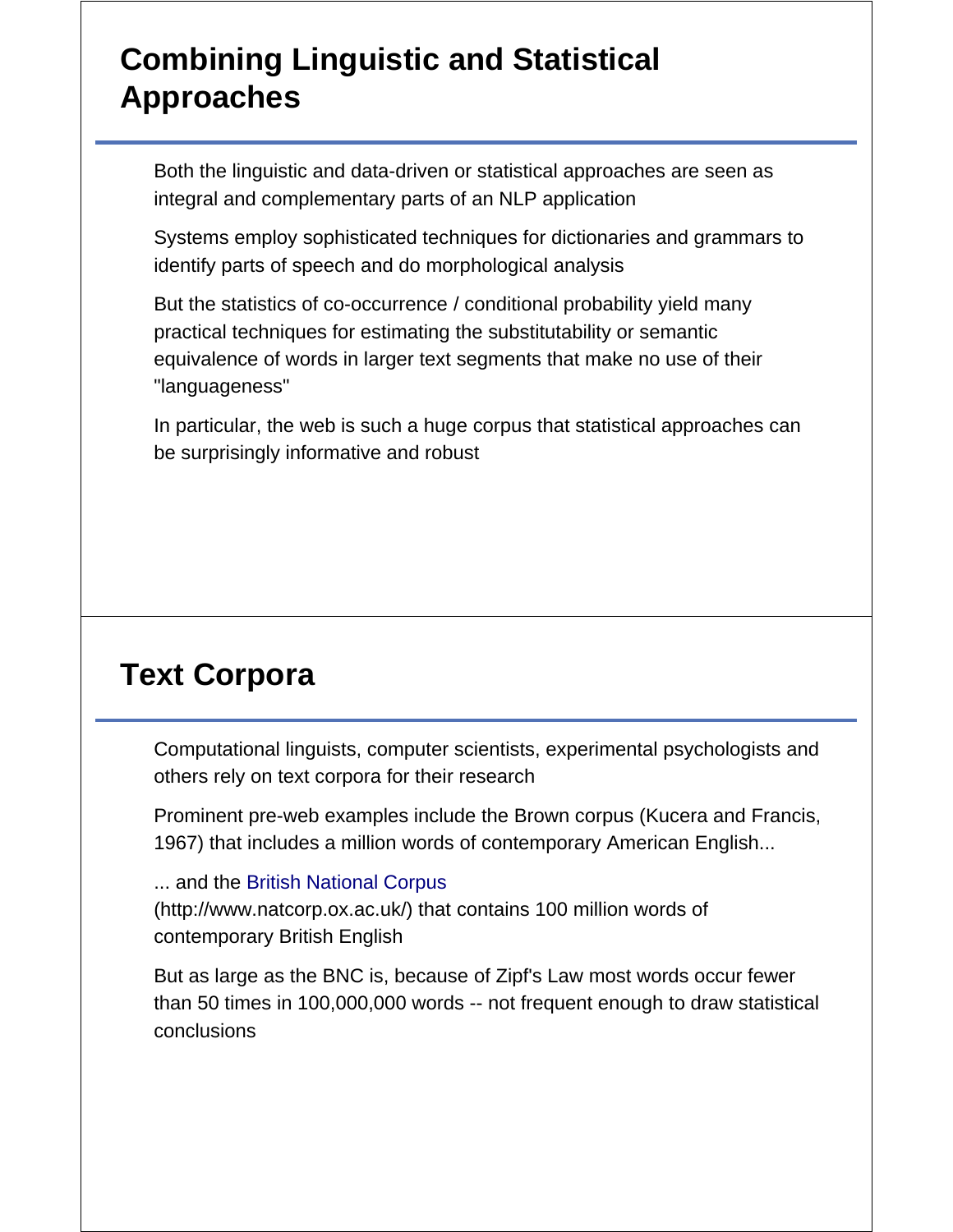## **The Web as Corpus**

*The web is not representative of anything other than itself, but then neither are other text corpora*

But the web dwarfs any other (possible?) corpus -- Google probably indexes a few trillion words, making it orders of magnitude larger than any other text collection

And most of it is freely available

#### **Phrases in BNC and Google**

| <b>SAMPLE PHRASE</b>     | <b>BNC</b> | <b>GOOGLE</b> | <b>GOOGLE</b> | <b>GOOGLE</b> | GOOGLE     |
|--------------------------|------------|---------------|---------------|---------------|------------|
|                          |            | (11/2005)     | 11/2006)      | 11/2007)      | (11/2008)  |
| <b>Medical treatment</b> | 414        | 12,900,000    | 6,430,000     | 4,320,000     | 9,490,000  |
| <b>Prostate cancer</b>   | 39         | 17,100,000    | 3,700,000     | 8.390,000     | 13,000,000 |
| Deep breath              | 732        | 3,200,000     | 1,350,000     | 1,570,000     | 5,950,000  |
| Acrylic paint            | 30         | 1,330,000     | 1,120,000     | 1,060,000     | 1,240,000  |
| <b>Perfect balance</b>   | 38         | 1,700,000     | 1,300,000     | 1,400,000     | 3,350,000  |
| Electromagnetic          | 39         | 1,660,000     | 1,130,000     | 1,230,000     | 1,590,000  |
| radiation                |            |               |               |               |            |
| <b>Powerful force</b>    | 71         | 1,660.000     | 1,100,000     | 1,120,000     | 1,190,000  |
| <b>Concrete pipe</b>     | 10         | 464,000       | 753,000       | 538,000       | 457,000    |
| <b>Upholstery fabric</b> | 6          | 781,000       | 1,150,000     | 757,000       | 862,000    |
| Vital organ              | 46         | 169,000       | 250,000       | 264,000       | 177,000    |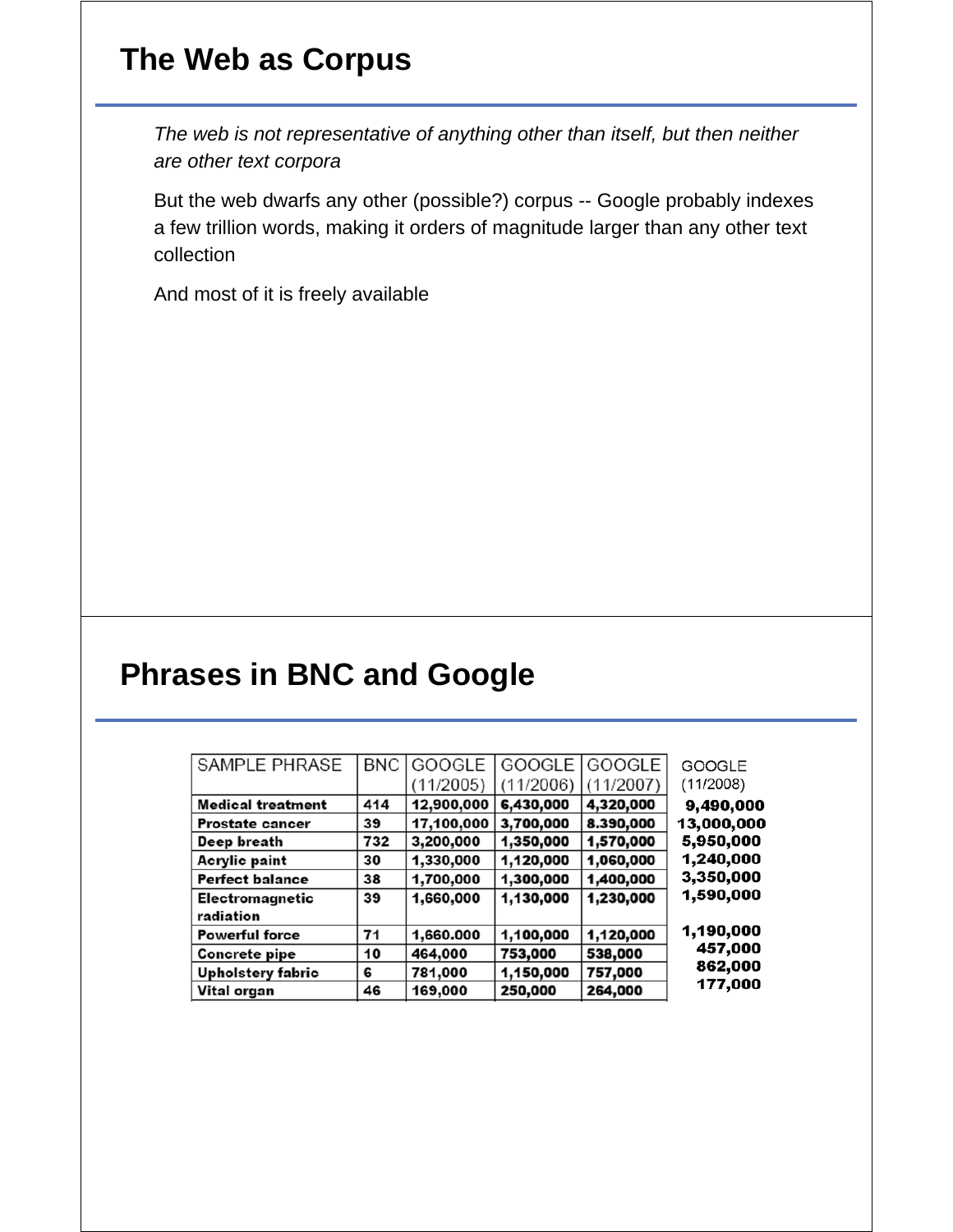## **Machine Translation: An Apocryphal but Important Example**

A story often told about the early days of machine translation research (1950s) is that the English sentence:

*The spirit is willing, but the flesh is weak*

when translated into Russian, and then back to English became:

*The vodka is strong but the meat is rotten*

## **Machine Translation: A Brief History [1]**

Great optimism in the 1950s was followed by extreme pessimism

In 1966 the Automatic Language Processing Advisory Committee (ALPAC) concluded "there is no immediate or predictable prospect of useful machine translation" and recommended the development of computer aids for human translators

Fortunately, ALPAC also recommended continued support of basic research in computational linguistics

In the 1970s and 1980s MT systems continued to develop; the dominant technical strategy relied on hand-crafted syntactic parsers, morphological analyzers, and dictionaries - intensely semantic and rule-based approaches.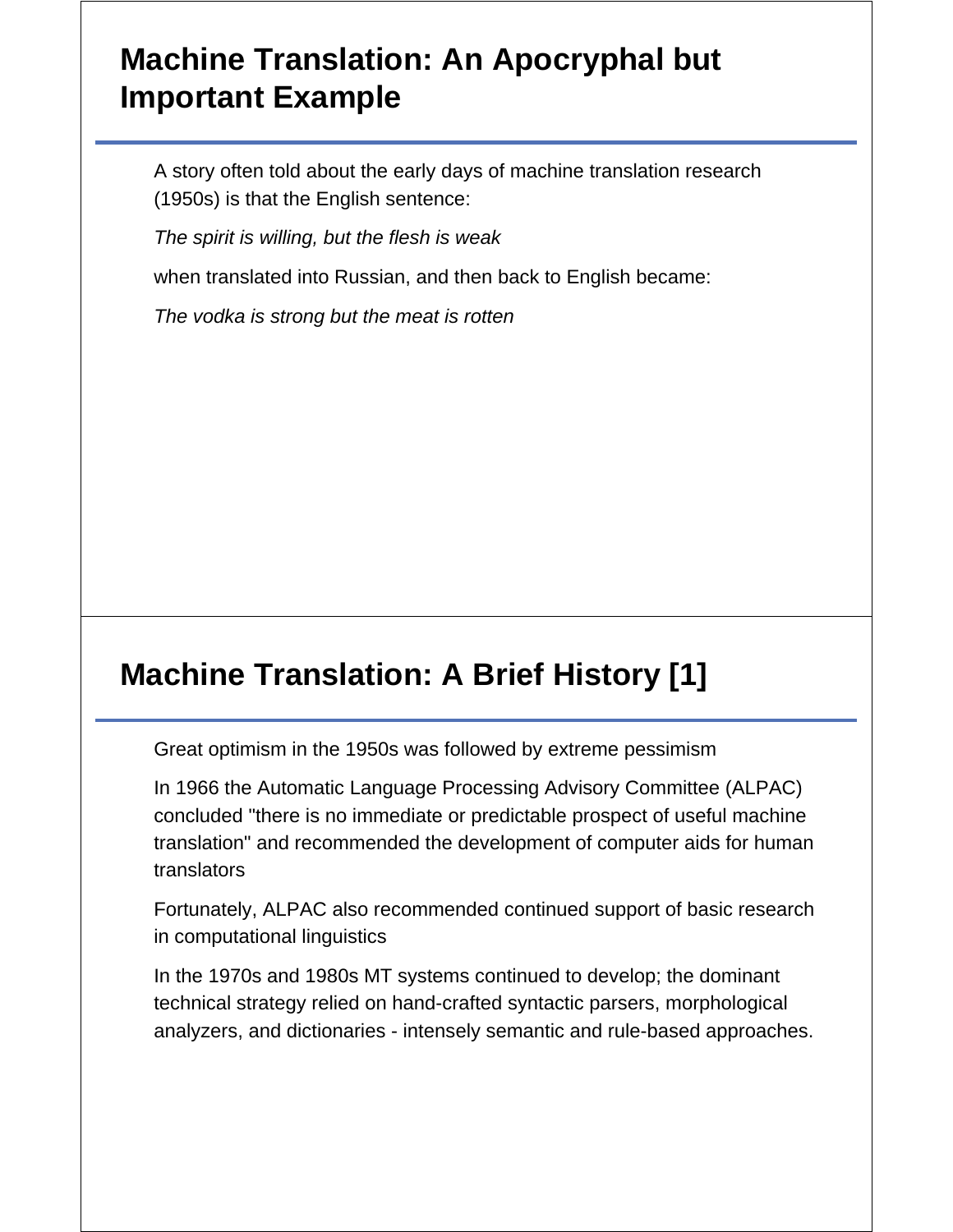# **Machine Translation: A Brief History [2]**

The 1990s was a major turning point. IBM research developed the Candide systems that relied purely on statistical analysis and "example-based" methods for phrase matching and translation

Candide used a very large corpus of English and French documents that had extremely reliable bi-directional translations

This approach has really taken off with the emergence of the Web for obvious reasons...

# **How Good is Machine Translation? [1]**

Microsoft's release of its Xbox 360 video-games console begins a new phase in the battle to remove Sony's PlayStation from the top spot. If it succeeds, the software giant may be tempted to make more incursions into the competitive market for home-entertainment hardware.

#### *Roundtrip through German (Nov 2005):*

Release Microsofts of its video game console Xbox 360 begins a new phase in the battle for removing from PlayStation Sonys from the upper point. If it follows, the software giant can be provoked, in order to form more ideas into the free market for house maintenance small articles.

#### *Roundtrip through German (Nov 2008):*

Microsoft's release of its Xbox 360 video game console begins a new phase in the struggle for the elimination of Sony's PlayStation from the top spot. If it succeeds, the software giant May be tempted to order more incursions into the competitive situation on the market for home entertainment hardware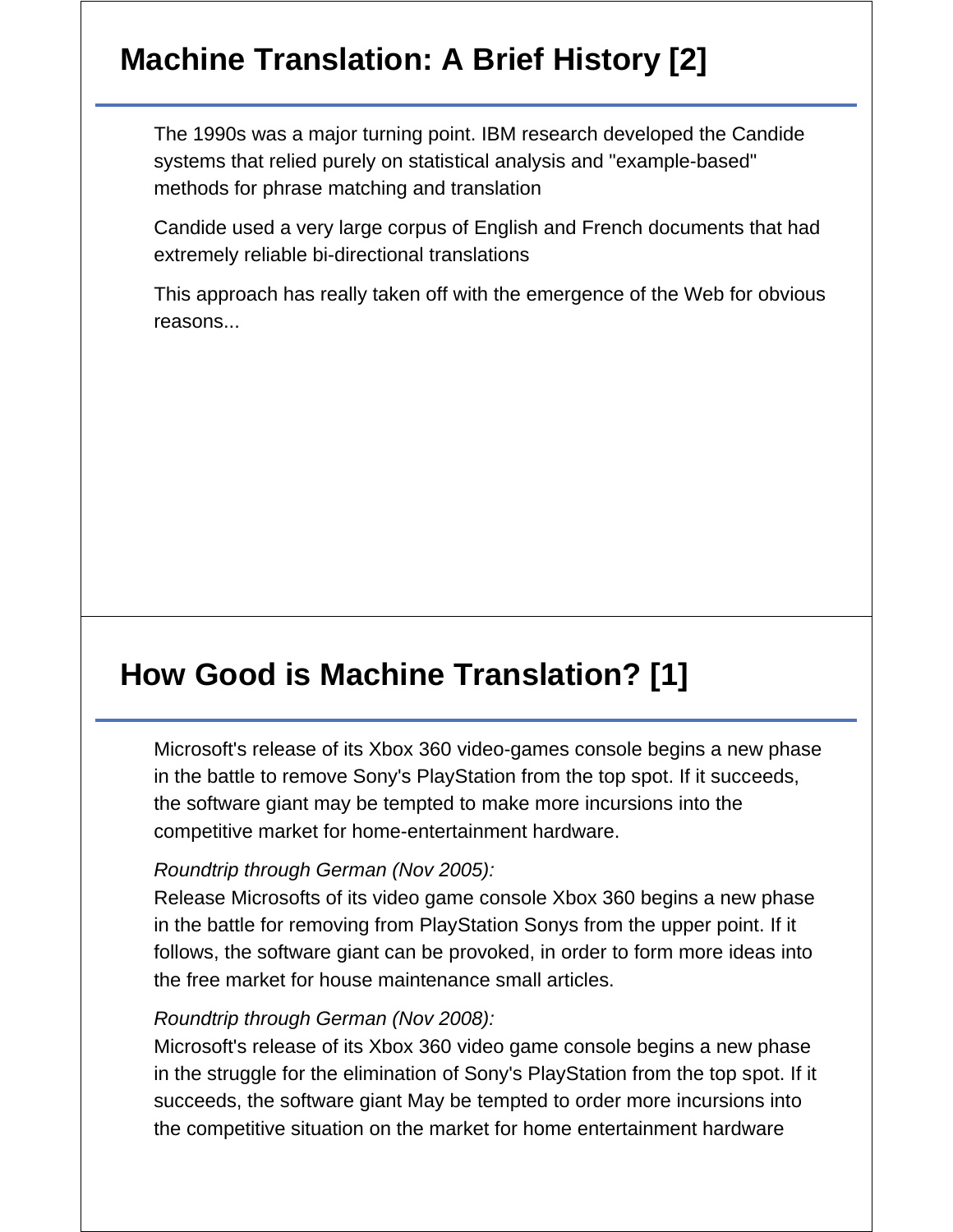# **How Good is Machine Translation? [2]**

Microsoft's release of its Xbox 360 video-games console begins a new phase in the battle to remove Sony's PlayStation from the top spot. If it succeeds, the software giant may be tempted to make more incursions into the competitive market for home-entertainment hardware.

#### *Roundtrip through Chinese (Nov 2005):*

Its Xbox 360 video-games control bench Microsoft. The s release starts one new stage removes Sony in this battle; s PlayStation from this top spot. If it succeeds, perhaps the software giant does invades into the competitive market for the family entertainment hardware

#### *Roundtrip through Chinese (Nov 2008):*

Microsoft released its Xbox 360 video game console to start a new phase in the battle to remove the Sony PlayStation from the top. If successful, the software giant may be more invasive fierce market competition for home entertainment hardware.

## **Using Web Corpus to Improve Translation**

Word selection in translation:

- French phrase *groupe de travail*
- *groupe* translates to cluster, group, grouping, concern, collective
- *travail* translates to work, labor, labour

#### Table 4

AltaVista frequencies for candidate translations of groupe de travail.

| labor cluster    | 21  | labour collective | 428     |
|------------------|-----|-------------------|---------|
| labor grouping   | 28  | work collective   | 759     |
| labour concern   | 45. | work concern      | 772     |
| labor concern    | 77  | labor group       | 3.977   |
| work grouping    | 124 | labour group      | 10,389  |
| work cluster     | 279 | work group        | 148,331 |
| labor collective | 423 |                   |         |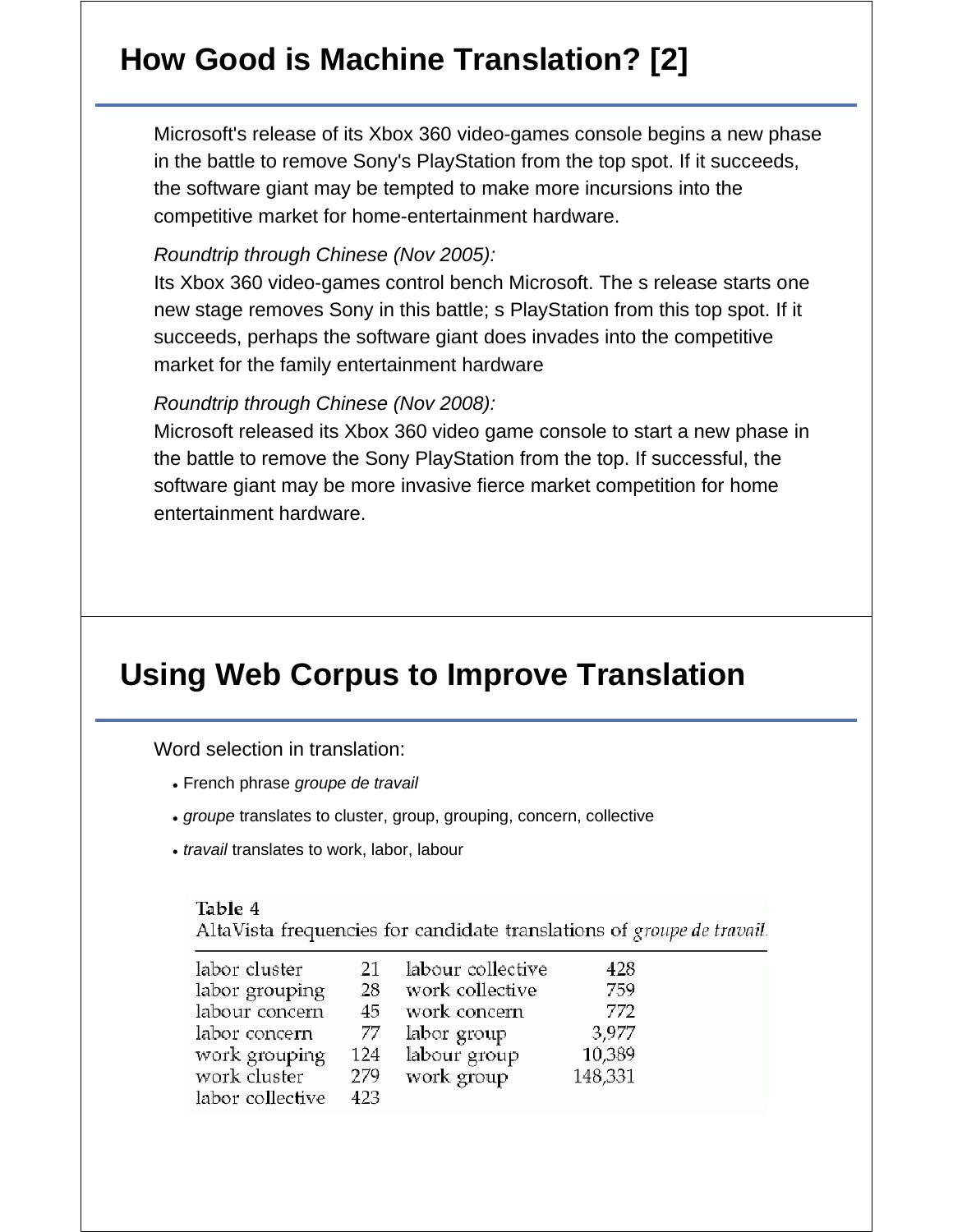# **Topic Categorization in Google News**

#### Google News

gathers stories from more than 4,500 English-language news sources worldwide, and automatically arranges them to present the most relevant news first

"Google News has no human editors selecting stories or deciding which ones deserve top placement. Our headlines are selected by computer algorithms, based on factors including how often and on what sites a story appears online"

"Our grouping technology examines numerous data points for each article published by the Google News sources, including the titles, text and publication time. We then use clustering algorithms to identify closely related articles."

#### **Text Classification**

Classification assigns objects in some domain to two or more classes or categories:

- words determine part of speech
- words disambiguate polysemy
- document retrieval relevant/not relevant?
- author identification shakespeare or not?
- sentiment classification positive or negative affect? urgent or not urgent?
- language English, Spanish, whatever?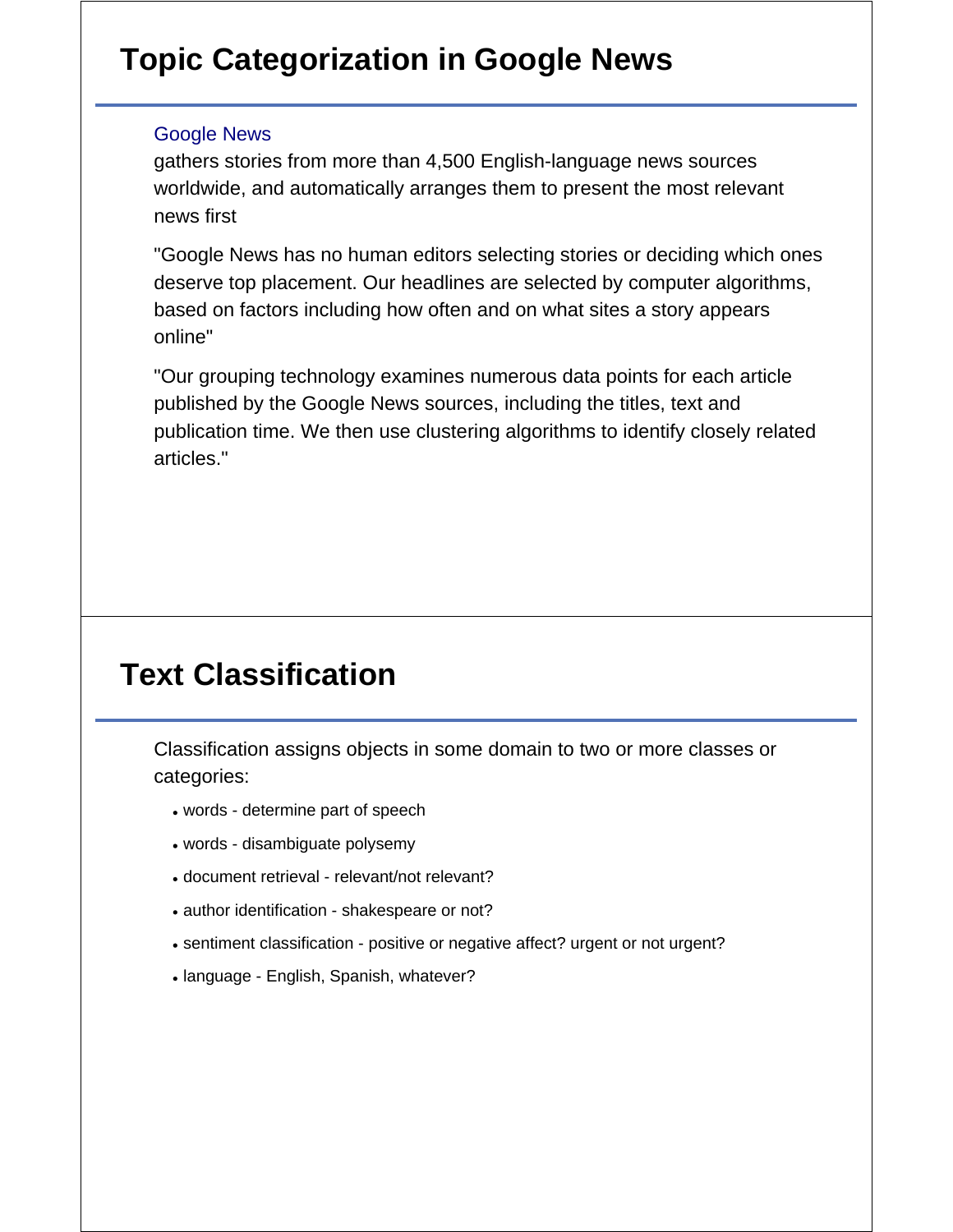# **Text Classification**

*Text Classification*

assumes a system of categories and some labeled instances so we can train a system to assign new instances to the appropriate categories

The system's learning is *Supervised* learning

#### **Classification Problem**

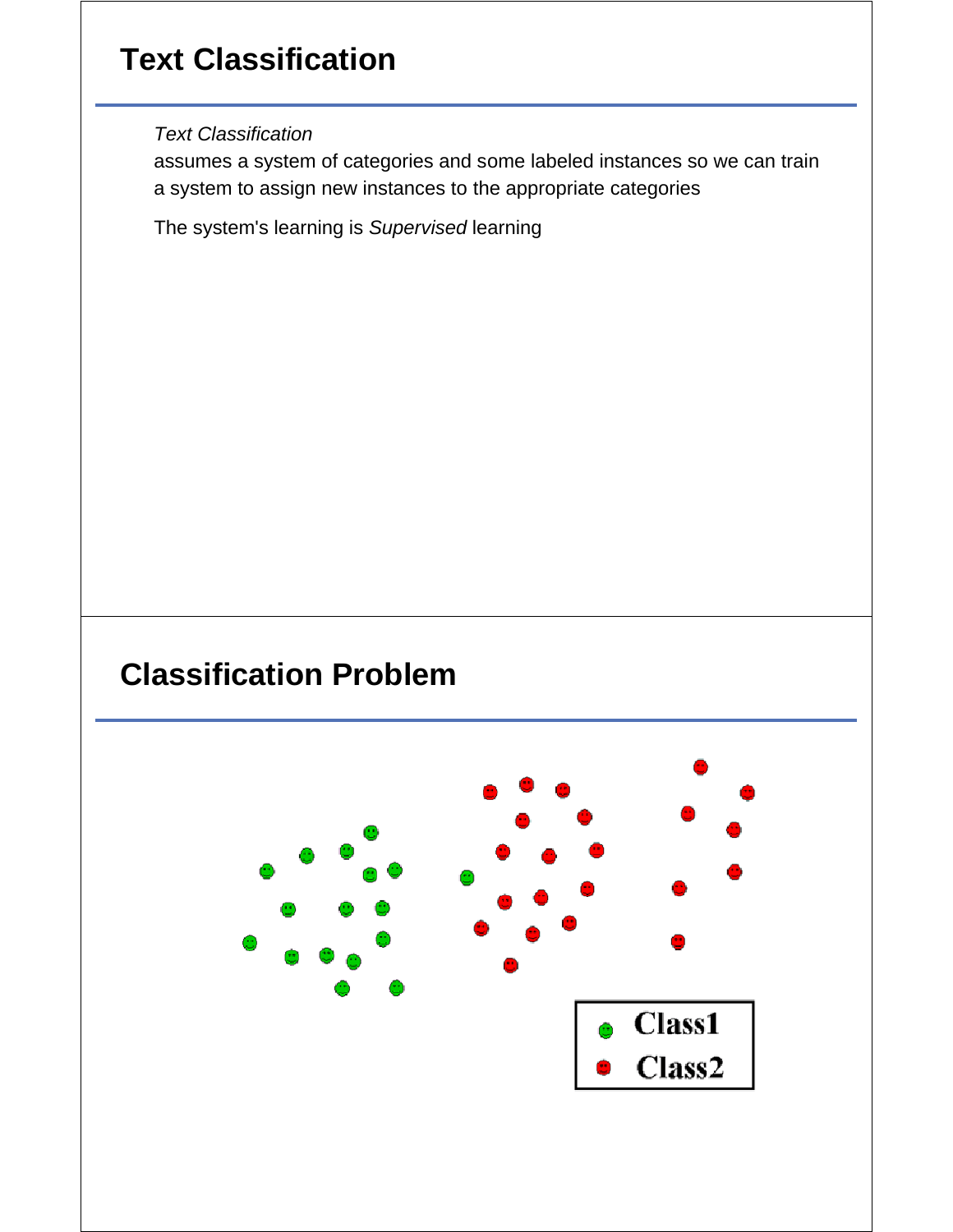## **The Text Classification Process**

Specify classes

Label text

Extract features

Choose a classifier algorithm

Train and test

Classify new examples

## **Features for Text Classification**

Linguistic Features

- Words (stems?)
- Phrases
- Word and character level "N-grams"
- Punctuation
- Part of speech

Non-linguistic features (especially formatting)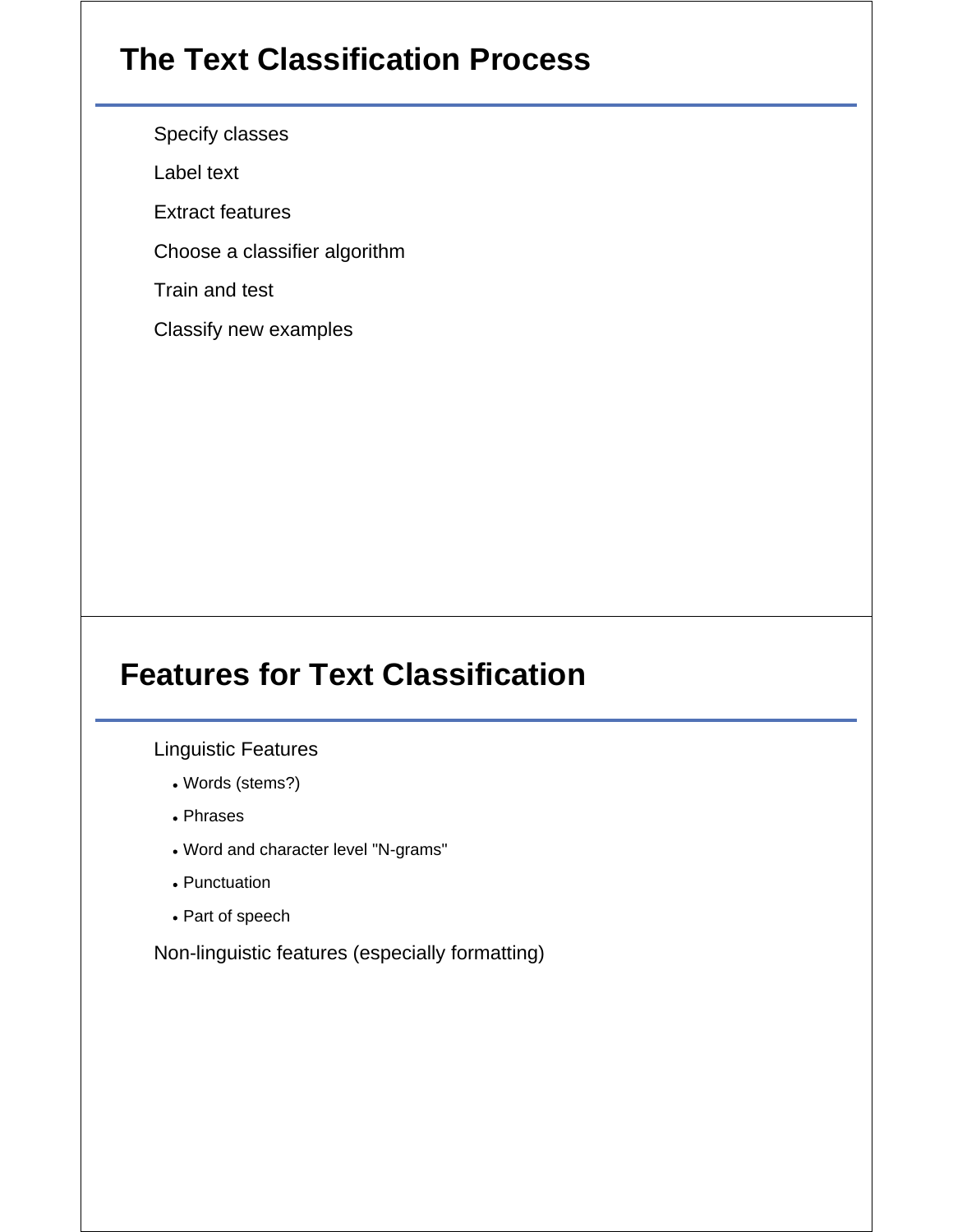# **Feature Selection**

Not all features are equally good

So we need to eliminate, weight, and normalize features

Feature selection can be done in a task- and domain-independent or dependent manner

# **Classification Solution**

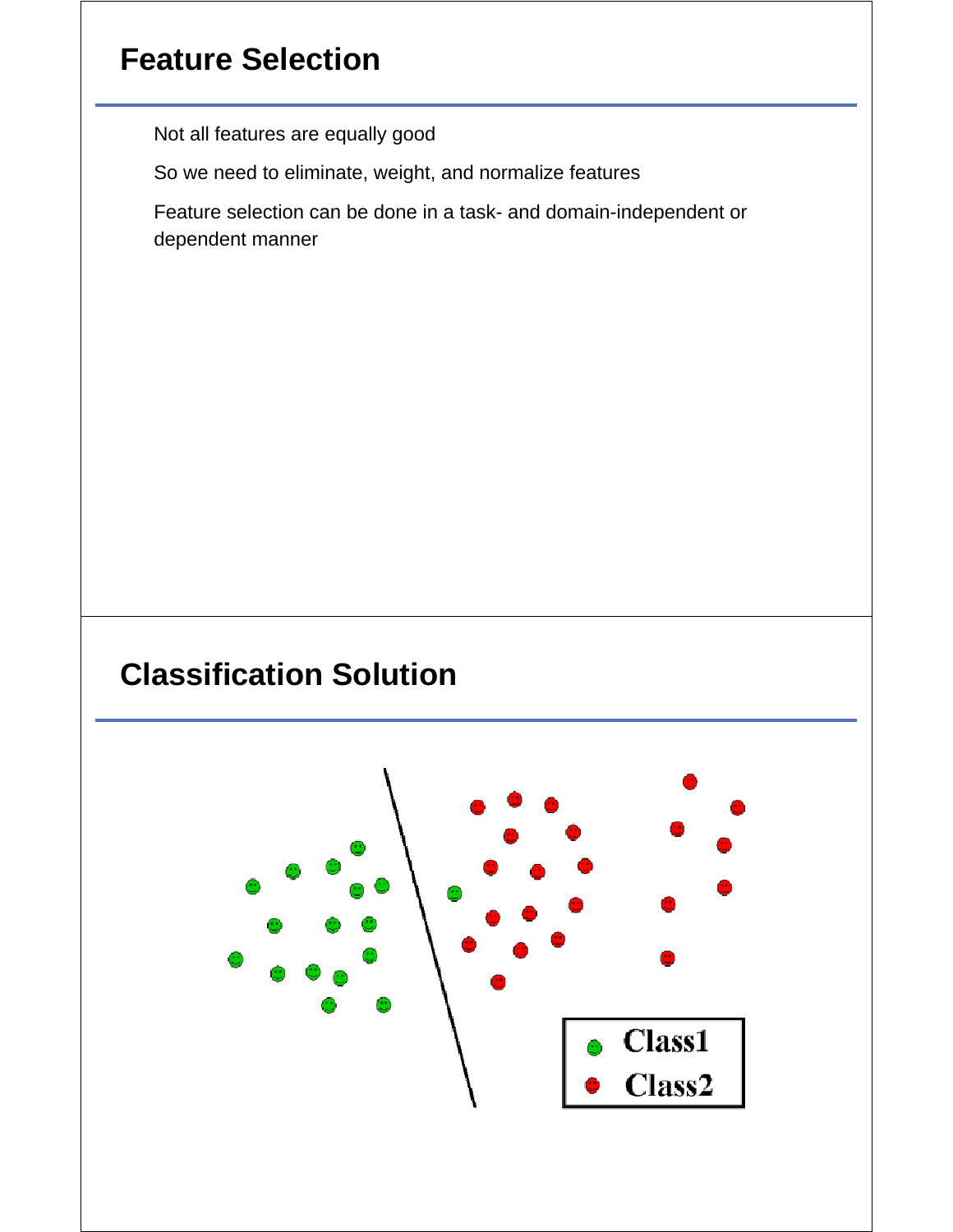# **Identifying Authorship**

#### Given:

- A text with unknown author
- A list of possible authors
- A sample of their writing

Can we automatically determine which person wrote the text?

## **Motivation and Applications**

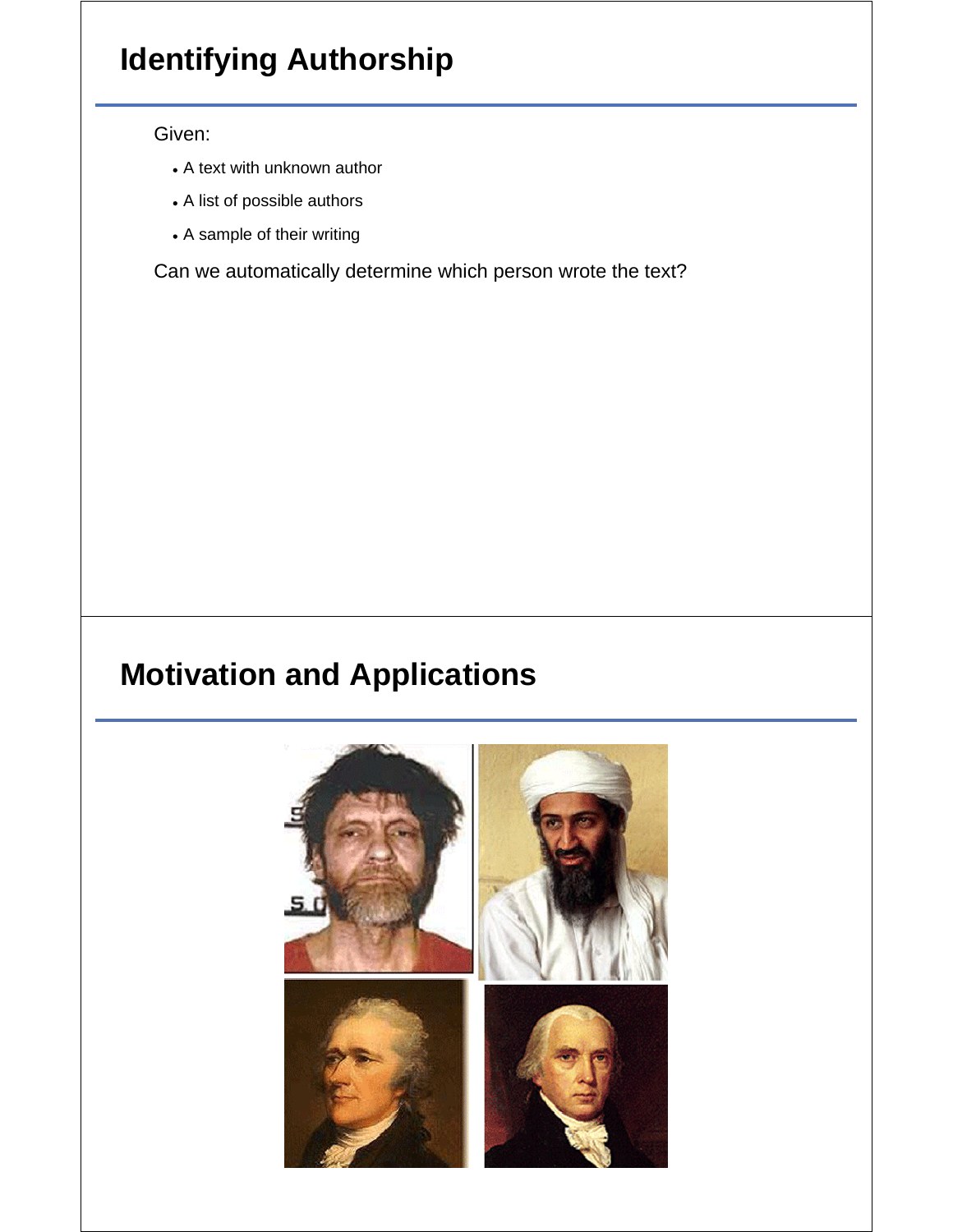#### **The Disputed Federalist Papers**

The Federalist papers were 77 short essays written in 1787-1788 by Hamilton, Jay and Madison to persuade NY to ratify the US Constitution; published under a pseudonym

Historians disputed the authorship of 12 of the papers

Two statisticians (Mosteller and Wallace, 1964) solved the problem by identifying 70 words whose usage patterns distinguished the papers with known authors

Their statistical classifier concluded that the author was Madison

#### **Author Identification for the Federalist Papers**



Figure 1: Obtained Hyperplane in 3 dimensions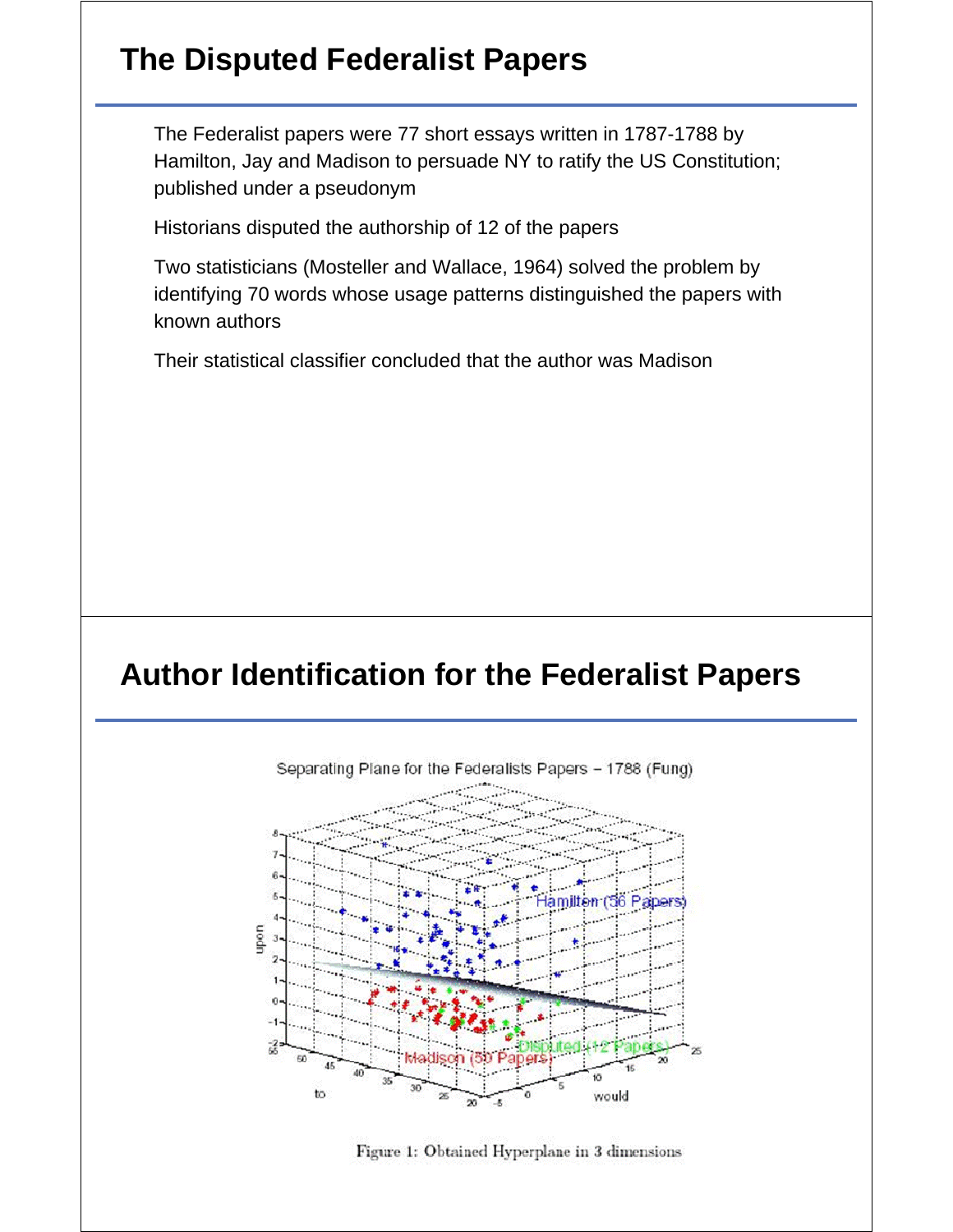# **A Plan For Spam [1]**

Classifying email as "spam" or "not spam" using the simple and obvious approach of classifying messages as "spam" when they contain words most often contained in spam messages yields many false positives

But if you are conservative in classifying messages as "spam" you have too many misses

# **A Plan For Spam [2]**

Bayesian approaches assign a "spam probability" to each word, then combines them into a single probability for the email. This combined score considers the good and bad words in an email.

This approach evolves with spam as it learns new words and considers their probabilities.

Trying to trick a Bayesian filter with misspelled words like "V1AG RA" just trains it to be more reliable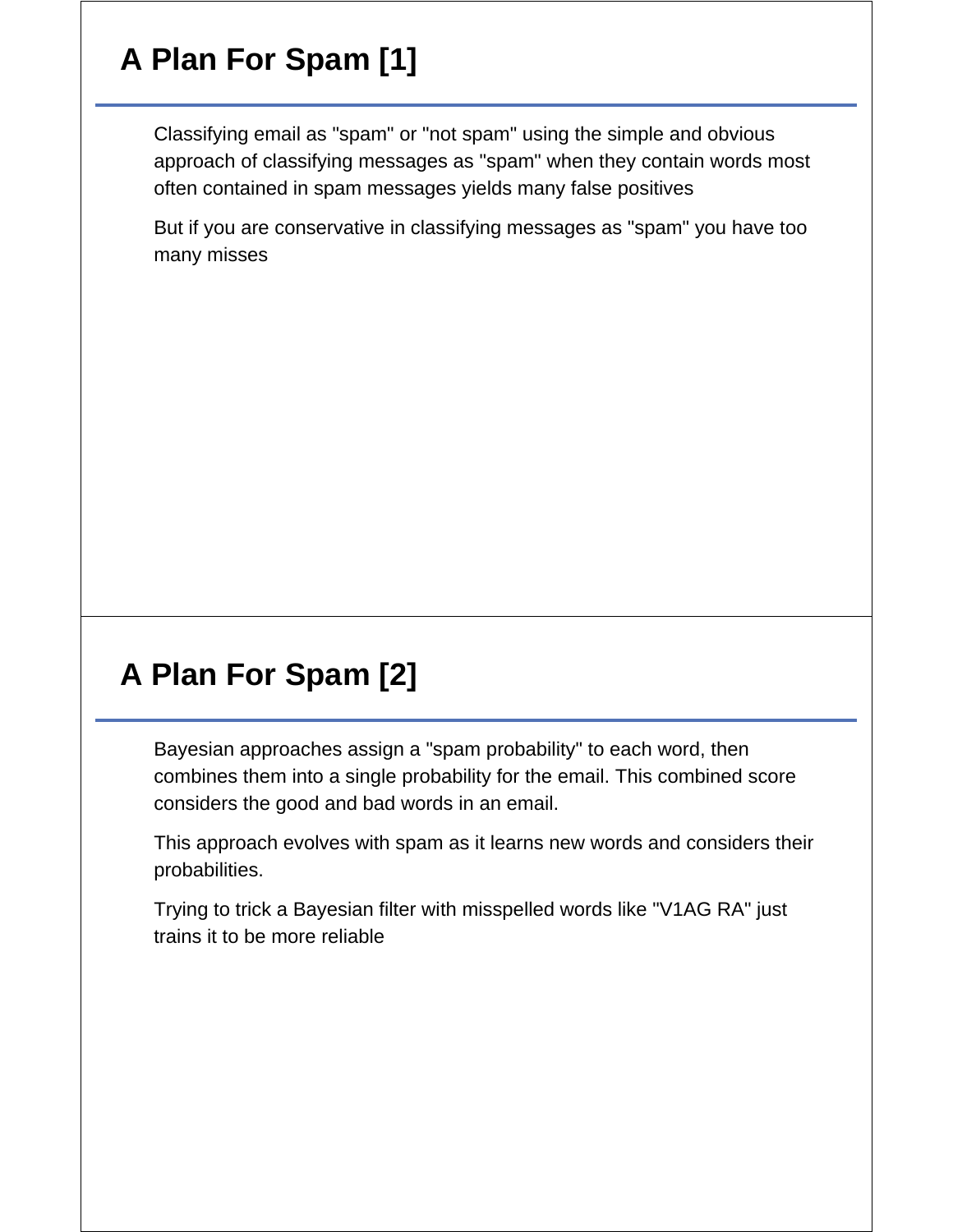# **Probability 101: Hypothesis Testing [1]**

We assume that there is some "true" state or value - called the "null hypothesis" - and we conduct some tests or make some observations to determine whether to believe it or to instead reject it and accept an "alternative hypothesis"

Example null hypotheses - the patient doesn't have the disease, the defendant is innocent, this message isn't spam, the graduation rate for starting football players is 90%

Alternative hypotheses - the patient has the disease, the defendant is guilty, this message is spam, the graduation rate isn't 90%

We conduct experiments / make observations to determine if we should reject the null hypothesis

#### **Hypothesis Testing [2]**

The number of observations we make and their variability gives us more or less confidence about the hypotheses

Our experiments or observations may suggest that the null hypothesis is false - that is, a "positive" test that the patient has the disease, the defendant is guilty, the message is spam, the graduation rate for starting football players isn't 90%

Or the results might be "negative" and not provide enough evidence for the disease, conviction, etc.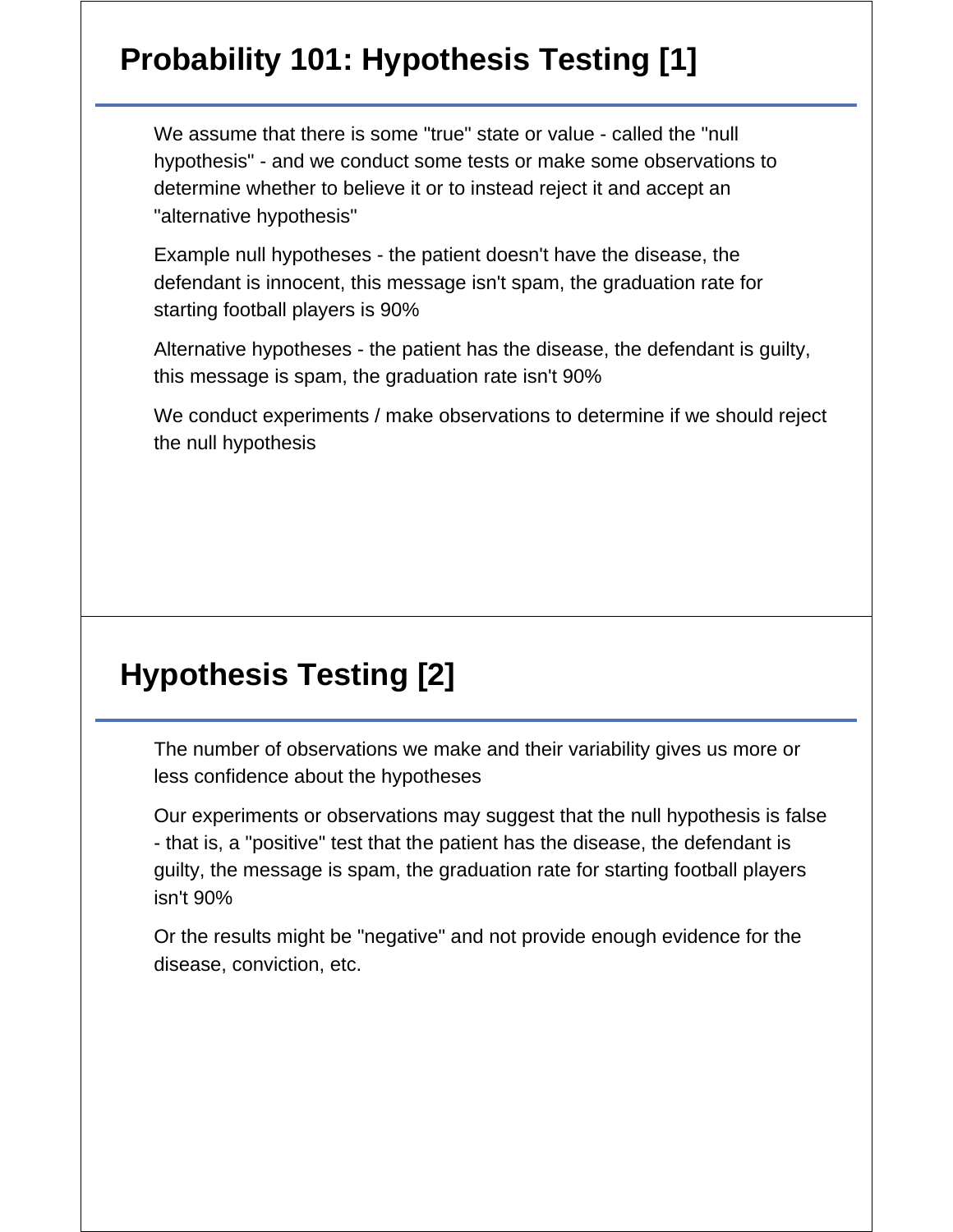# **Type I and Type II Errors**

These outcomes or conclusions might be wrong in two ways:

- A *Type I error* or *false positive* is the error of rejecting a null hypothesis when it is in fact true; the supposedly positive evidence was observed due to chance
- A *Type II error* or *false negative*

is the the error of not rejecting a null hypothesis when the alternative hypothesis is the true state of nature; the test or observations made weren't powerful enough to detect the evidence that was there

http://www.intuitor.com/statistics/CurveApplet.html shows how differences in power and confidence levels affect the proportions of Type I and Type II errors

# **Thinking About Probabilities**

Most people think of probability using a *frequentist* approach, which focuses on identifying the "true" probability of some event, defined as the limit of its relative frequency in a large number of trials or samples

In contrast, the *Bayesian*

approach is a more subjective interpretation of probability, defined as a person's degree of belief about some event

This degree of belief, called the *prior distribution*, is then changed by any data or observations -- i.e., your opinion can change if you get new information

You updated degree of belief, the *posterior distribution*, is computed using Bayes' Rule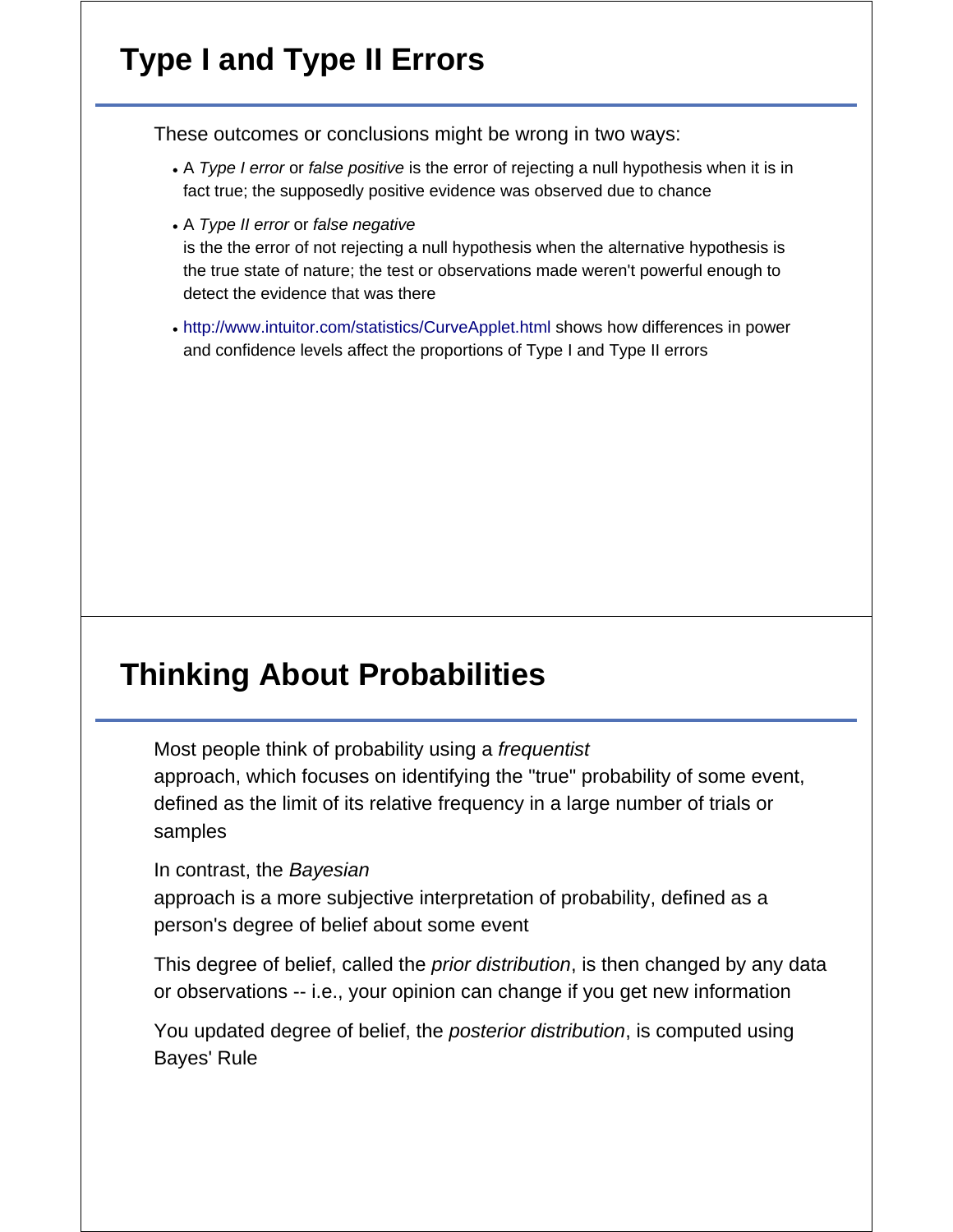# **Bayes' Rule**

Bayes' Rule defines the "maximum amount of knowledge" you can get out of some piece of evidence

 $p(A|B) = \frac{p(A)p(B|A)}{p(B)}$ 

 $p(A) p(B|A)$  $p(B|A) p(A) + p(B|\sim A) p(\sim A)$ 

#### **The Need to Do Better than "Just Document Retrieval"**

Retrieve only the most relevant documents (better classification and ranking)

Summarize the relevant documents

Extract the important information to support question answering

Answer questions directly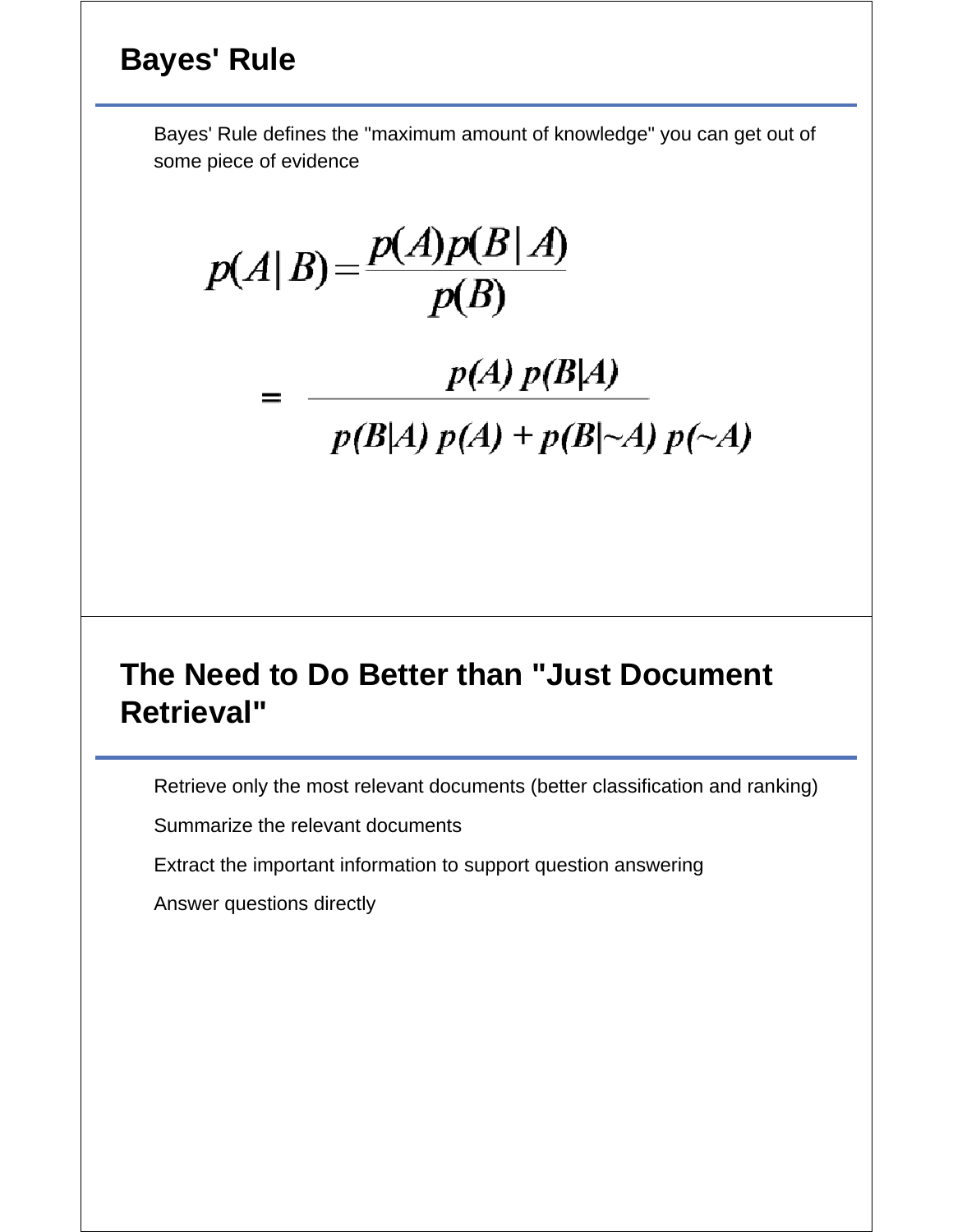## **Motivation for Information Extraction**

You're a baker and want to change jobs. Search for "baker job opening" on Google

That's hopeless. Much better to search for "baker" at monster.com

# **Information Extraction Application**

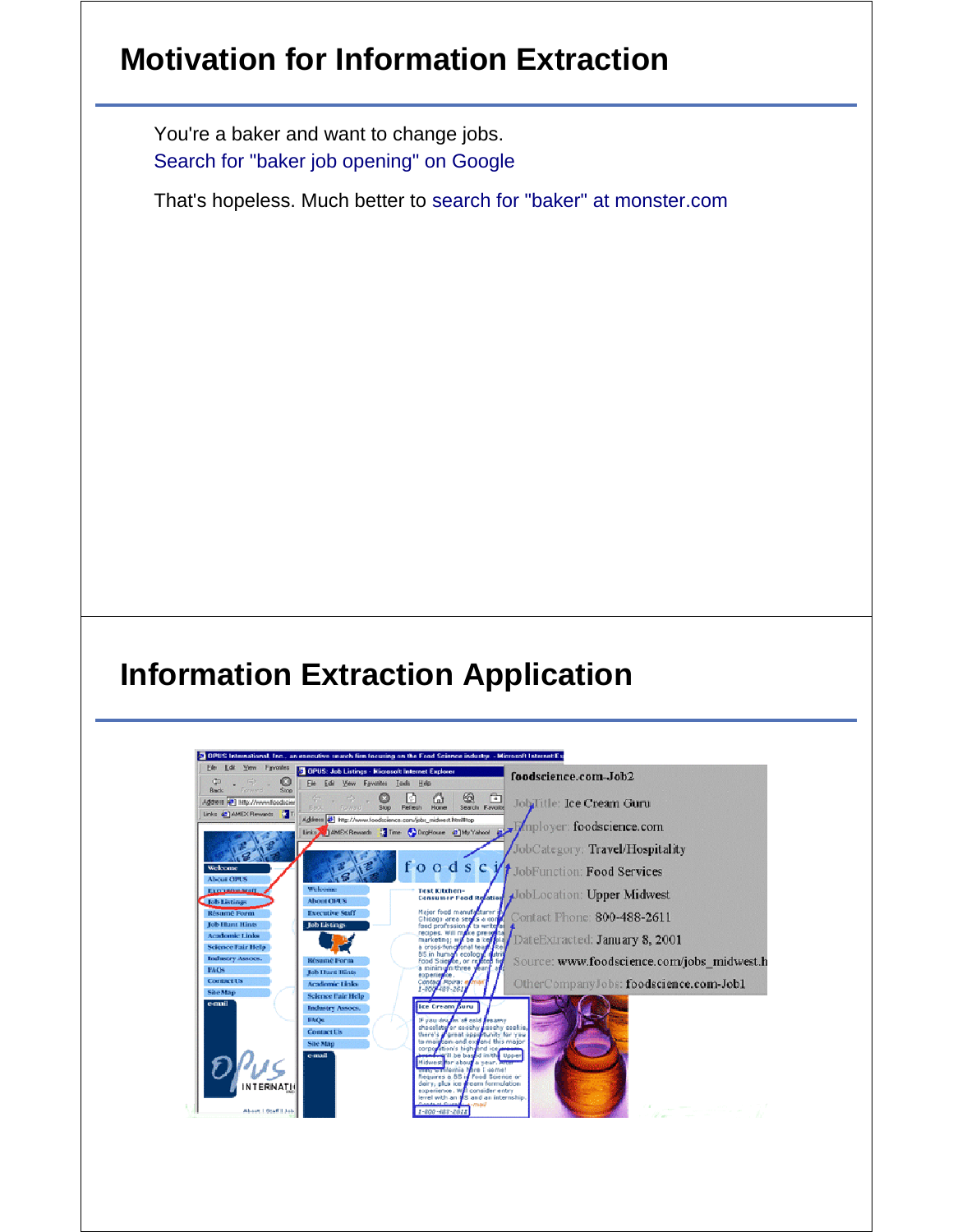#### **Important IE Application Areas**

But aggregating jobs from all over the web isn't the only IE application...

- Sales intelligence and lead generation
- Market intelligence
- Business intelligence
- "Central Intelligence" and Homeland Security

So IE is often a second step in topical categorization; after a text is categorized, the "information nuggets" in it can be extracted using topic-dependent rules

## **"Named Entity" Recognition**

People, organizations, locations etc. can be identified with high accuracy in most kinds of documents using a combination of dictionaries, directories, gazetteers and rules

Domain-specific knowledge and rules can be used for "named entities" like chemicals, species, proteins, etc.

Important entities are likely to be mentioned many times in a text, but are often described by different noun phrases each time, requiring *co-reference resolution*

*Microsoft*'s release of its Xbox 360 video-games console begins a new phase in the battle... If it succeeds, the *software giant* may be tempted ... *Gates and his army*...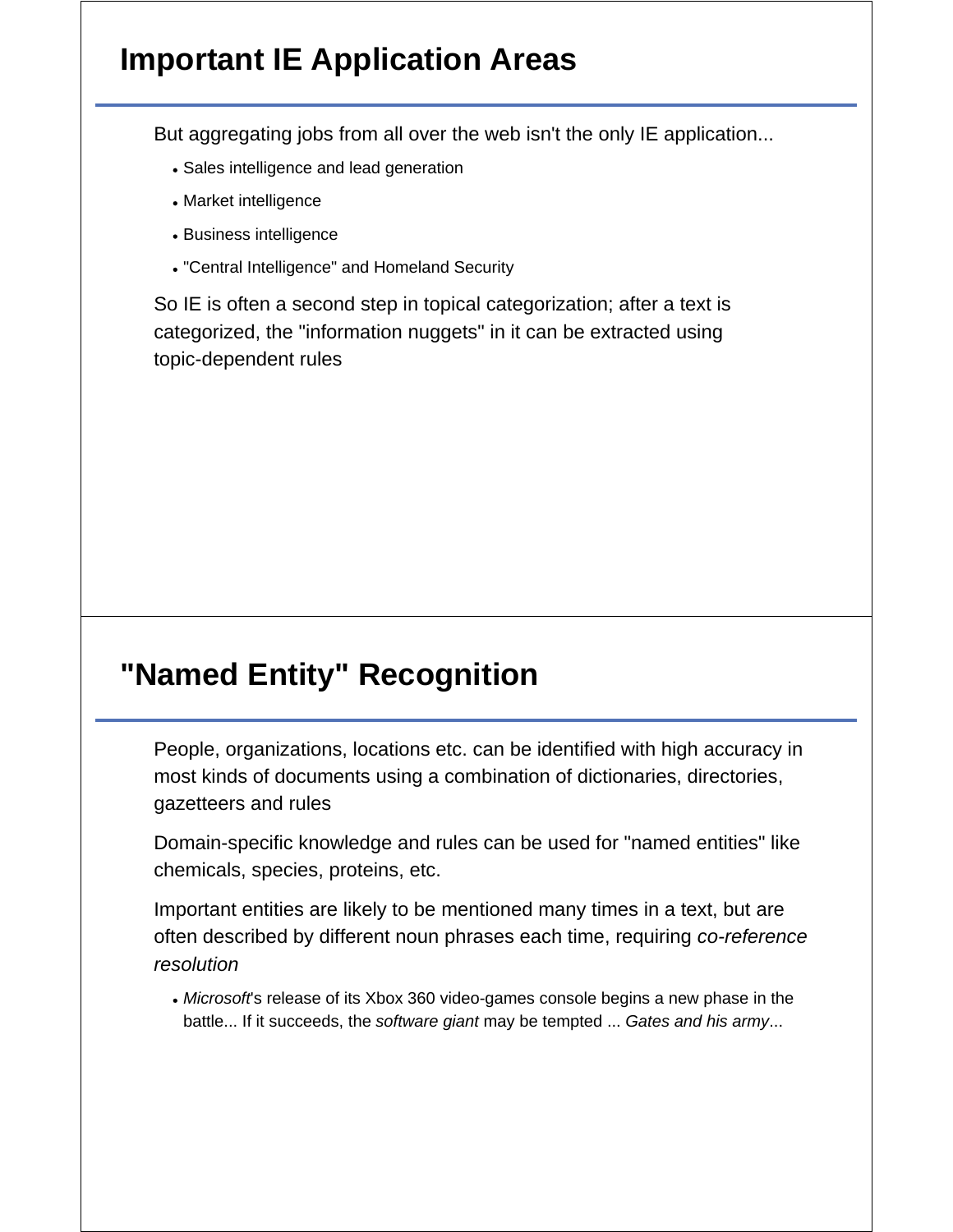## **From IE to Text Data Mining**

IE systems are successful in populating templates when matching rules can encode lots of information about the domain of the retrieved documents

This means it works best when there is an implicit or explicit schema that describes the structure of the text to be extracted

This means that IE is suitable for answering highly-structured questions where the answer can be assumed to exist somewhere in the "mixed content" of unstructured or semi-structured text

But once information has been extracted from many documents of a particular type or topic, the aggregated collection of "information nuggets" can be "mined" to discover new facts or patterns -- put another way, we can now answer "harder" questions

#### **Text Data Mining: Examples**

Positive Examples:

- hypothesis that magnesium deficiency can contribute to migraine headaches "mined" from a collection of scientific literature too broad for any one scientist to have read
- mined information about research funding, patents, and publications revealed a greater impact of government funding than suspected

Negative example: Your purchasing patterns reveal your values and vices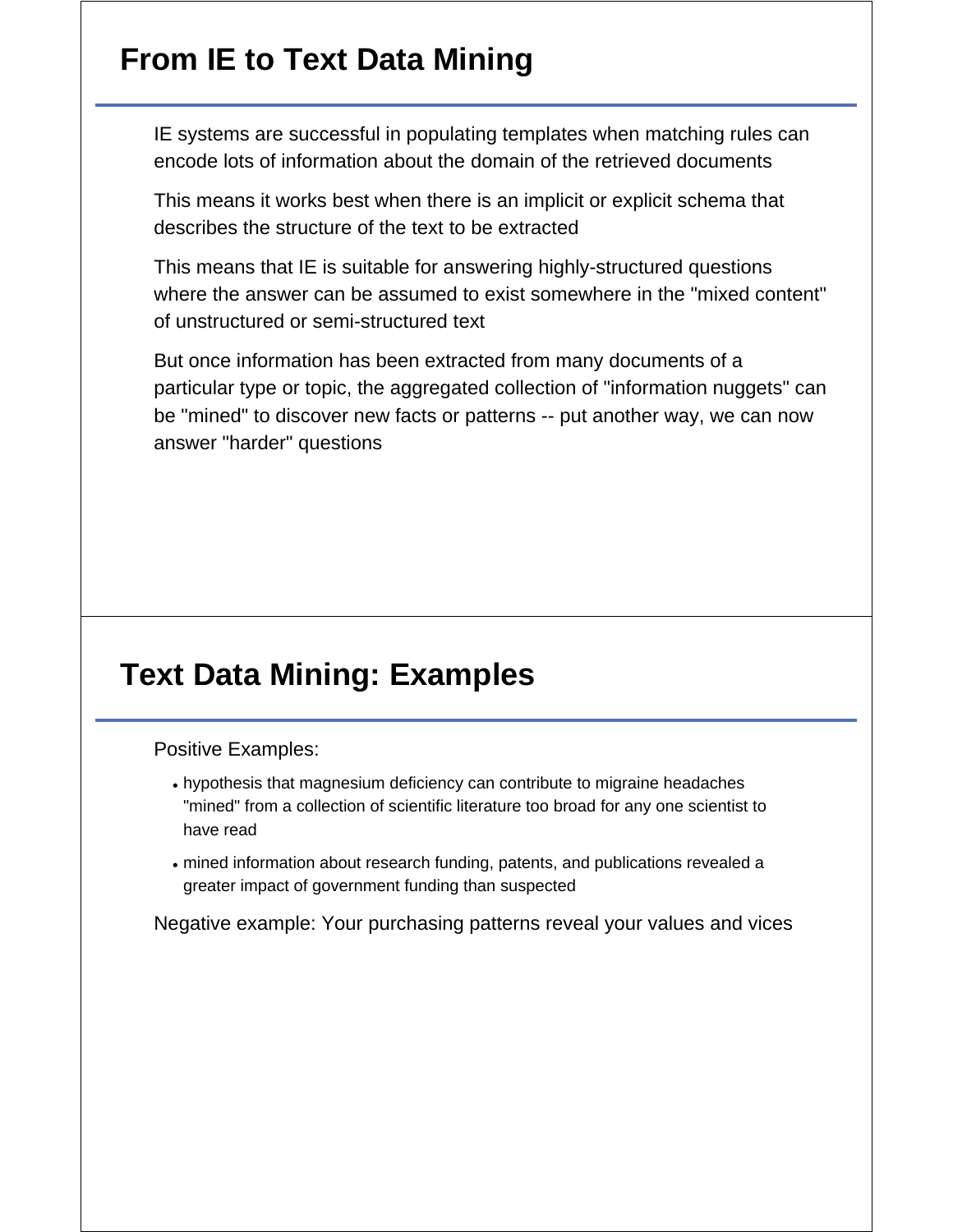# **From Data Mining to Question Answering**

People have questions, not queries -- but most web search engines aren't designed to handle natural language questions

Question answering systems are designed to give the user a short answer to their question, not a long list of URLs

More precisely, answering systems actually answer questions, while search engines give you a list of sites that mention the questions

Example QA system is Brainboost

#### **How QA Systems Work**

QA systems have been built on both ends of the language vs statistical learning dimension

Very sophisticated systems using lots of NLP have traditionally done best, but new approaches that exploit the massive Web corpus are catching up fast

These statistical systems rewrite the question into multiple queries in which the keywords occur in different orders

This increases the probability of finding the answers, but is very inefficient, so use Bayes Rule to learn which query rewrites are best and stop doing useless ones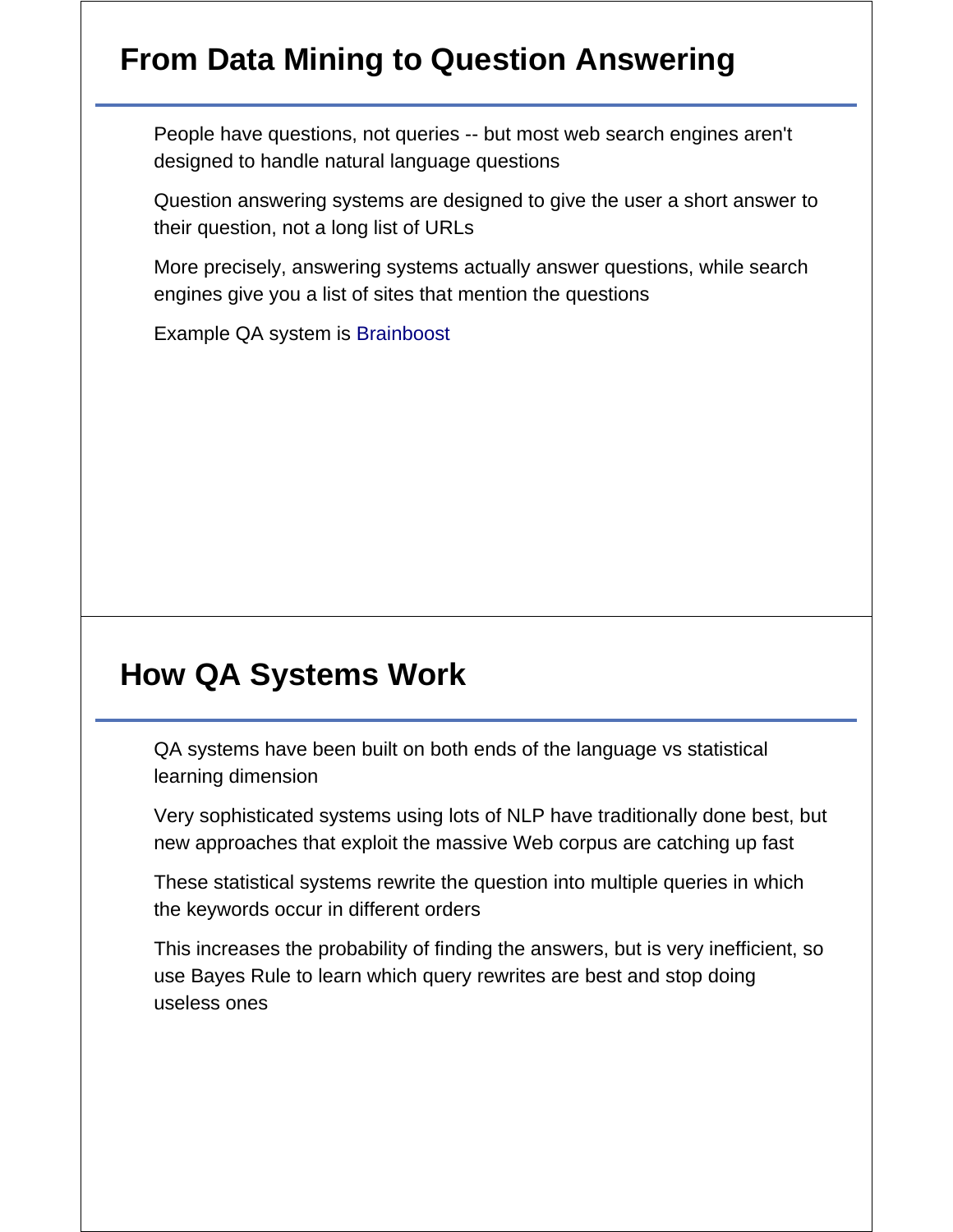## **Automated Customer Service**

All of these NLP techniques come together in applications for automated customer support or "self-service"

Classify incoming messages / emails

Extract information to identify customer / product / problem

Use learning techniques to learn which words or phrases in message best classify the intent, urgency, sentiment of customer

Generate messages with information retrieved from enterprise applications to personalize the reply

If incoming message can't be handled automatically, route it to the human service agent whose knowledge is most appropriate to the customer concern

## **For December 8**

Readings to be assigned by our returning alums